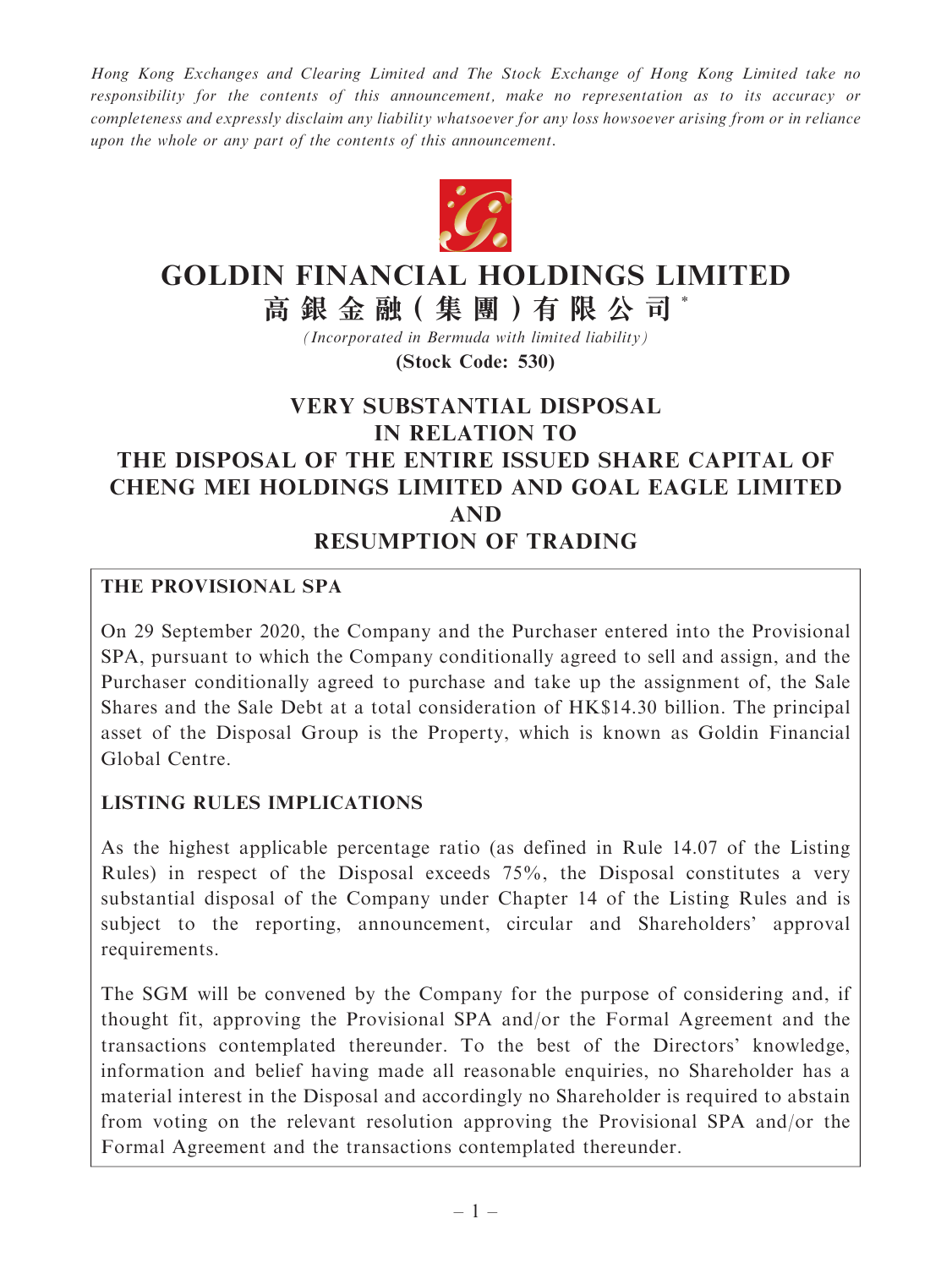A circular containing, among other things, (i) details of the Provisional SPA and/or the Formal Agreement; (ii) the financial information of the Disposal Group and the Remaining Group; (iii) the valuation report on the Property; and (iv) a notice convening the SGM, is expected to be despatched to the Shareholders on or before 30 November 2020.

Shareholders and potential investors of the Company should note that Completion is subject to the fulfillment or waiver (as the case may be) of the conditions precedent set out in the Provisional SPA and there is uncertainty as to whether the court approvals for the transactions contemplated under the Provisional SPA can be obtained. Accordingly, the Disposal may or may not proceed.

## RESUMPTION OF TRADING

At the request of the Company, trading in the Shares on the Stock Exchange has been halted with effect from 9:00 a.m. on Tuesday, 29 September 2020 pending the release of the Company's announcement dated 30 September 2020 in relation to an inside information, and has remained halted pending the release of this announcement. Application has been made by the Company to the Stock Exchange for the resumption of trading in the Shares on the Stock Exchange with effect from 9: 00 a.m. on Monday, 19 October 2020.

On 29 September 2020, the Company and the Purchaser entered into the Provisional SPA, pursuant to which the Company conditionally agreed to sell and assign, and the Purchaser conditionally agreed to purchase and take up the assignment of, the Sale Shares and the Sale Debt at a total consideration of HK\$14.30 billion. The principal asset of the Disposal Group is the Property. Details of the Provisional SPA are set out below.

## THE PROVISIONAL SPA

Date

29 September 2020

## Parties

- (i) The Company; and
- (ii) the Purchaser.

To the best of the Directors' knowledge, information and belief having made all reasonable enquiries, (i) the Purchaser is a company incorporated in the BVI with limited liability and is principally engaged in investment holding; (ii) the ultimate beneficial owner of the Purchaser is Mr. FONG Tim who is a businessman; and (iii) the Purchaser and its ultimate beneficial owner are Independent Third Parties.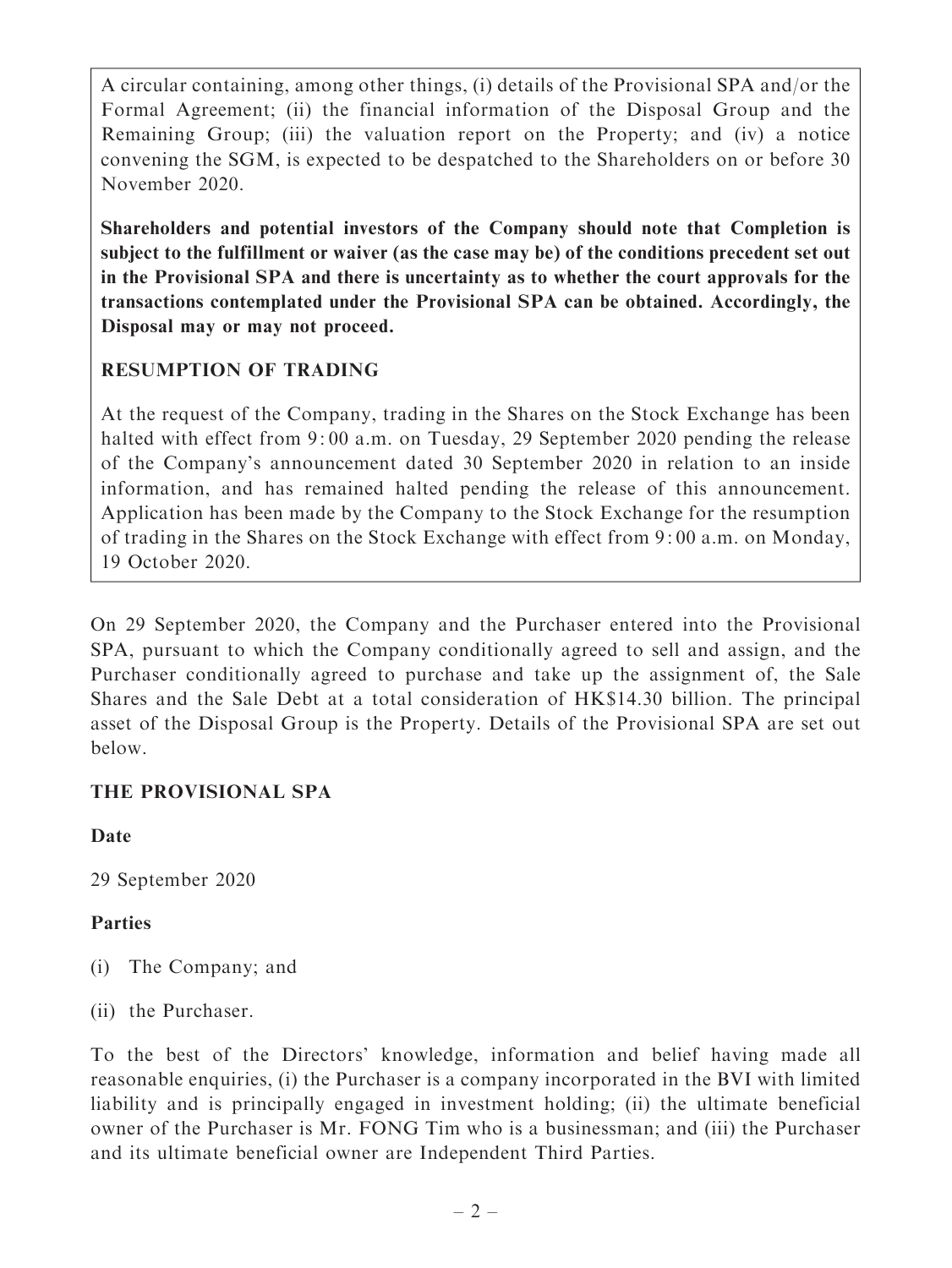#### Assets to be disposed of

Pursuant to the Provisional SPA, the Company conditionally agreed to sell and assign, and the Purchaser conditionally agreed to purchase and take up the assignment of, the Sale Shares and the Sale Debt, respectively, free from all encumbrances and third party rights.

The Sale Shares represent the entire issued share capital of each of Cheng Mei and Goal Eagle. Cheng Mei and Goal Eagle together hold the entire issued share capital of Smart Edge, which in turn owns the Property, namely Goldin Financial Global Centre. The Property is a premium grade-A office building located in the CBD2, Kowloon East. Please refer to the section headed ''Information on the Disposal Group and the Property'' below for further details. The Sale Debt represents the right to all debts owing by Cheng Mei and Goal Eagle to the Company and its associates (if any) immediately before Completion.

#### **Consideration**

The Consideration for the Sale Shares and the Sale Debt is HK\$14.30 billion and shall be payable by the Purchaser to the Company in the following manner:

- (i) an initial deposit in the sum of HK\$200 million (the ''Initial Deposit'') has been received by the Company;
- (ii) a further deposit in the sum of HK\$1.43 billion (the ''Further Deposit'') shall be payable upon the signing of the Formal Agreement, or within 30 days after the signing of the Provisional SPA if the Formal Agreement has not been signed by the parties; and
- (iii) the remaining balance in the sum of HK\$12.67 billion shall be payable at Completion.

The Consideration was determined after arm's length negotiations between the Company and the Purchaser. The Company has taken into account the preliminary valuation of the Property of HK\$15 billion as at 22 September 2020 as indicated by an independent professional valuer when determining the Consideration, which represents a discount of approximately 4.67% to the aforesaid valuation of the Property.

#### Formal Agreement

The Company and the Purchaser shall negotiate in good faith and use all their respective reasonable endeavours to enter into the Formal Agreement as soon as possible but in any case no later than 30 days after the signing of the Provisional SPA. The Formal Agreement shall incorporate, among other things, the terms, warranties and representations customary to similar transactions based on the principal terms set out in the Provisional SPA and provisions for any adjustment to the Consideration arising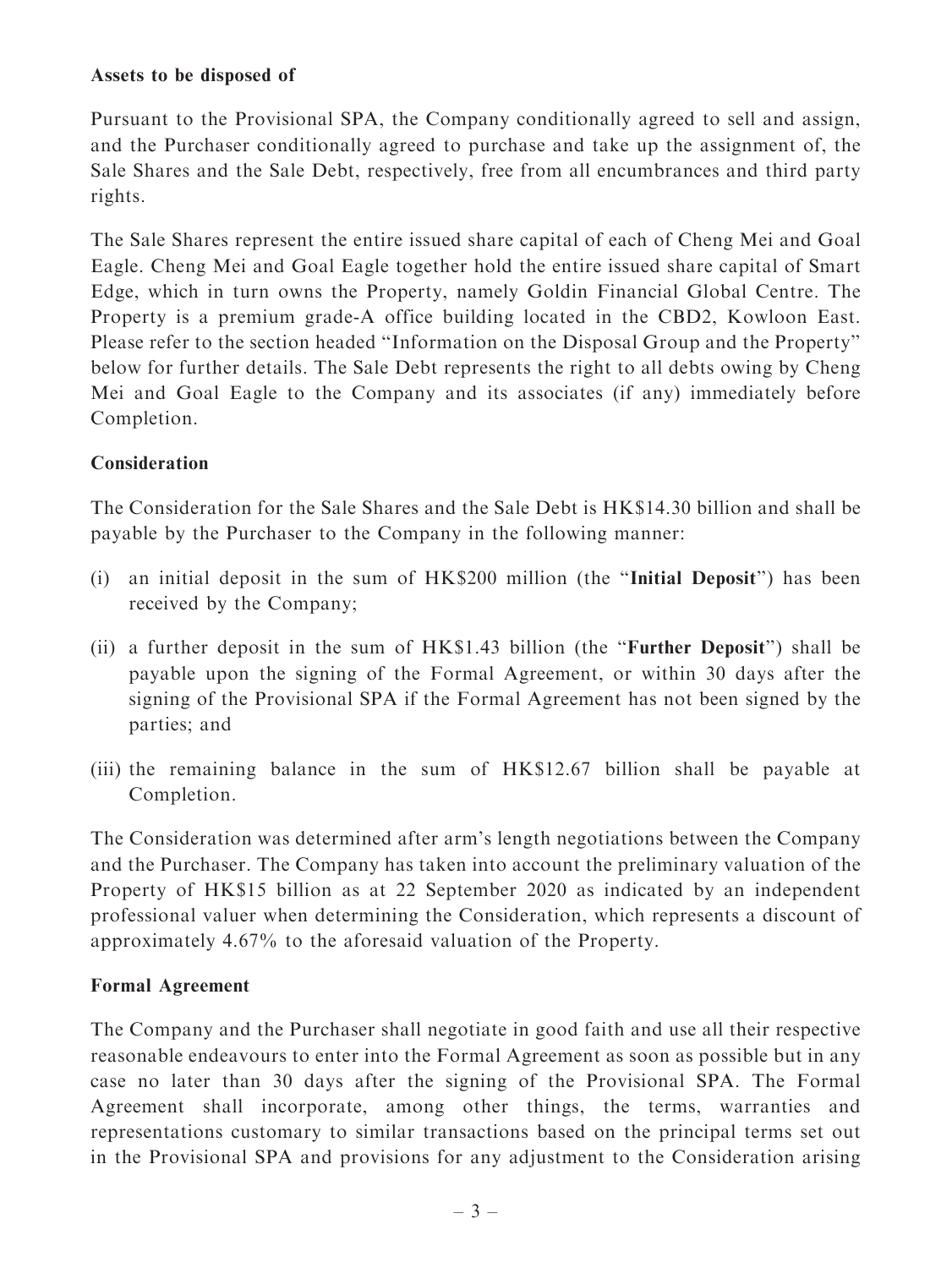from, among others, the book value of the Sale Debt and the valuation of the Property. In the event that the Company and the Purchaser fail to reach agreement on the terms of the Formal Agreement or sign the Formal Agreement on or before the aforesaid date, the Provisional SPA shall remain valid and be of full force and effect and the parties shall continue to carry out and complete the transactions under the Provisional SPA and fulfill their respective agreed obligations thereunder.

The Company does not expect there will be material adjustment to the Consideration arising from the valuation of the Property. The adjustments to the Consideration (if any) are expected to be made on a dollar-for-dollar basis for the carrying value of the assets and liabilities of the Disposal Group other than the Property, the Sale Debt and the outstanding bank borrowings, which will be determined after completion of the due diligence review of the Disposal Group conducted by the Purchaser. As the Disposal Group is not expected to have material assets and liabilities other than the Property and the Sale Debt (if any) immediately before Completion, the adjustments are not expected to be material.

## Conditions precedent

Completion shall be subject to and conditional on:

- (i) the approval of the Court for the transactions contemplated under the Provisional SPA having been obtained;
- (ii) the passing by the Shareholders of such resolution(s) approving the Provisional SPA and the transactions contemplated thereunder at the SGM to be convened for such purpose as may be required by and in accordance with the Listing Rules;
- (iii) all consents, approvals and/or authorisations of financial institutions, finance parties, relevant business partners or third parties, government or regulatory authorities which are necessary in connection with the transfer of the Sale Shares and the assignment of the Sale Debt (if any) under the Provisional SPA having been obtained, and if subject to conditions, on such conditions acceptable to the Purchaser, and such consents, approvals and authorisation remaining in full force and effect and not being revoked; and
- (iv) all warranties and representations given by the Company remaining true and correct in all material respects up to Completion.

In light of the litigations against the Disposal Group as detailed in the section headed ''Information on the Disposal Group and the Property'' below, the Company and the Purchaser have agreed after negotiations to include the obtaining of the Court's approval for the transactions contemplated under the Provisional SPA as a condition precedent.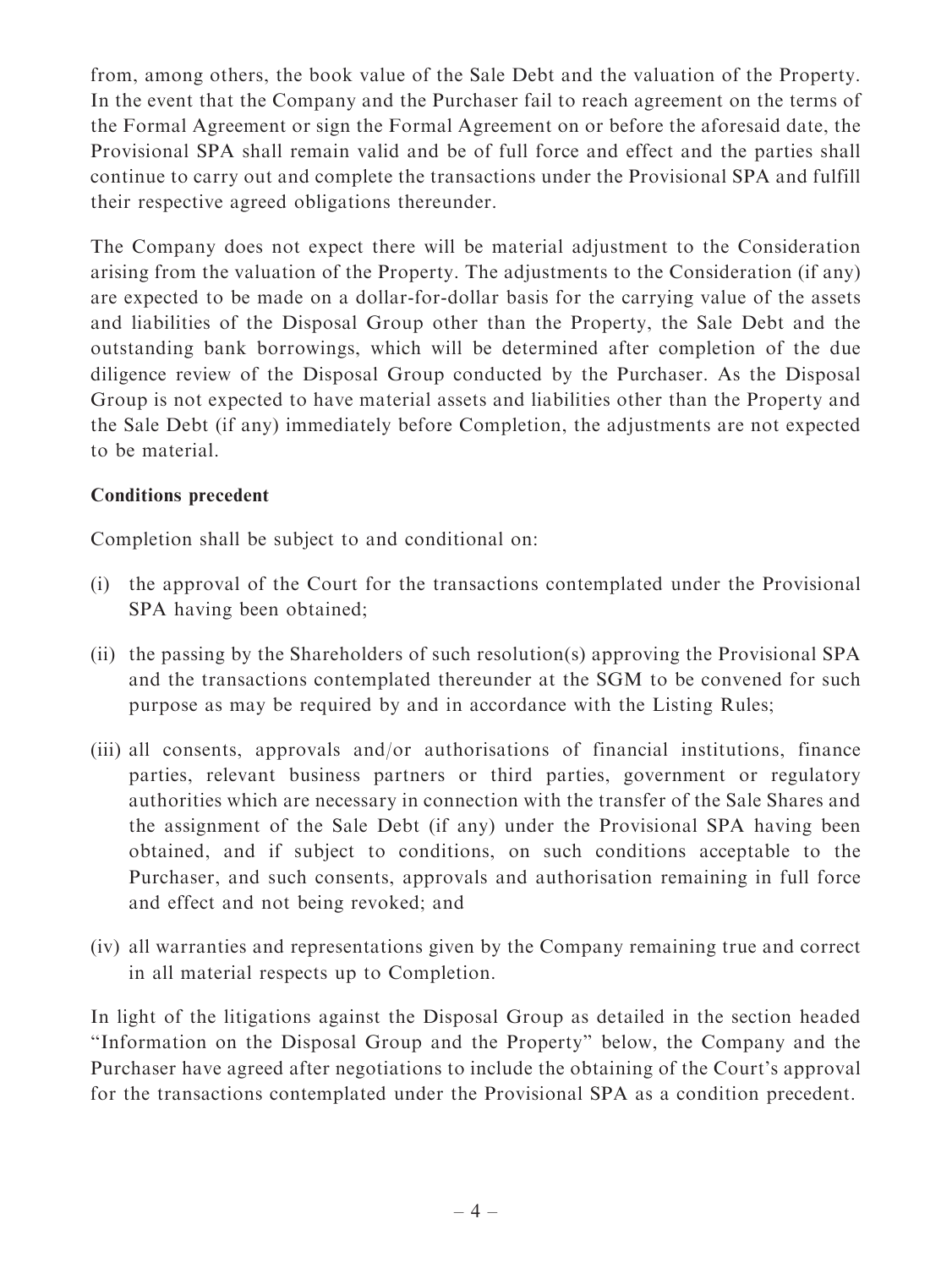If any of the foregoing conditions precedent is not fulfilled (or waived by the Purchaser) on or before the date of Completion, the Purchaser shall be entitled to cancel the transactions under the Provisional SPA whereupon the Initial Deposit and the Further Deposit shall be returned by the Company or the Company's solicitors to the Purchaser (without interest) within five Business Days.

## Repayment of mortgage loan outstanding

The Company has represented and warranted to the Purchaser, and shall represent and warrant to the Purchaser on Completion, among other things, that (i) the Company is the legal and beneficial owner of the Sale Shares and the Sale Debt to be sold to the Purchaser free from all encumbrances and third party rights; (ii) Smart Edge has good title to the Property free from all encumbrances and third party right; and (iii) the Company shall procure repayment of all amounts owing by Cheng Mei and Goal Eagle under the relevant mortgage of the Property on or before the date of Completion and the release in respect thereof. As disclosed in the paragraph ''Conditions precedent'' above, it is one of the conditions precedent to Completion that all warranties and representations given by the Company shall remain true and correct in all material respects up to Completion.

As at 30 June 2020, the Remaining Group was indebted to Cheng Mei and Goal Eagle in the net amount of approximately HK\$2.30 billion. It is expected that the Remaining Group will settle all outstanding bank borrowings of the Disposal Group with the proceeds from the Disposal at Completion. Based on the amount of the outstanding bank borrowings of the Disposal Group (together with accrued interest) of approximately HK\$10.56 billion as at 30 June 2020, it is expected that Cheng Mei and Goal Eagle will become indebted to the Remaining Group in the amount of approximately HK\$8.26 billion (i.e. the Sale Debt) at Completion.

## Completion

Completion shall take place within 90 days from the date of the Provisional SPA (or such later date as the Company and the Purchaser may agree in writing). If any of the Company's completion obligations is not fulfilled (or waived by the Purchaser) on or before 31 January 2021, the Purchaser shall be entitled to cancel the transactions under the Provisional SPA whereupon the Initial Deposit and the Further Deposit shall be returned by the Company or the Company's solicitors to the Purchaser (without interest) within five Business Days.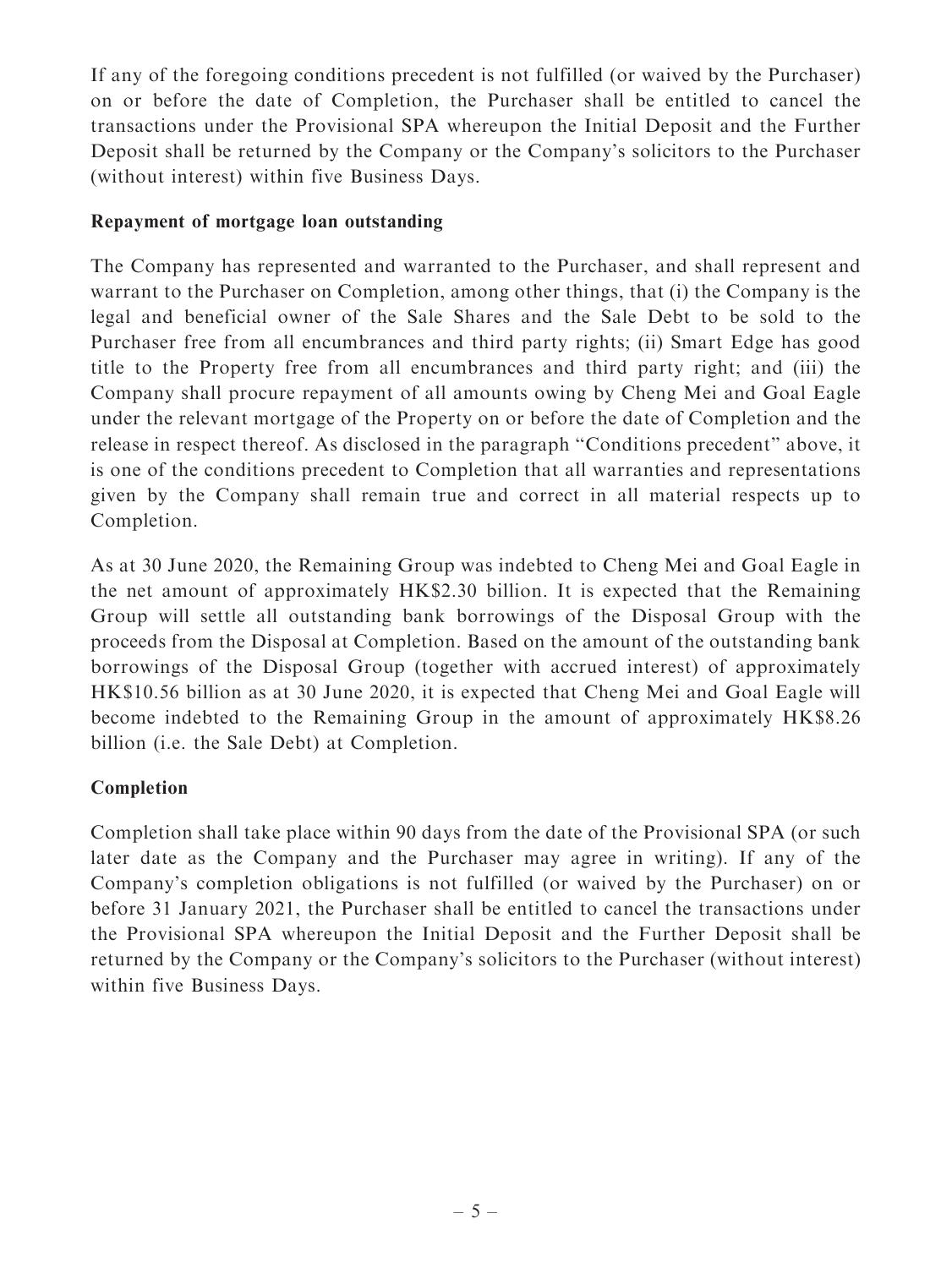## Termination

- (i) Should the Purchaser fail to pay the Further Deposit in accordance with the terms of the Provisional SPA, the Company shall be entitled to forfeit the Initial Deposit and then sell the Sale Shares and the Sale Debt to any person at its absolute discretion provided that the Company shall not take any further action to claim for damages or to enforce specific performance.
- (ii) Should the Purchaser fail to complete the Disposal after payment of the Initial Deposit and the Further Deposit, the Company shall be entitled to forfeit the Initial Deposit and the Further Deposit without prejudice to the right of the Company to claim for damages against the Purchaser.
- (iii) The Company shall be entitled at its absolute discretion to terminate the Provisional SPA and sell the Sale Shares and the Sale Debt to any person before it receives the Further Deposit from the Purchaser provided that the Company shall within seven Business Days after such termination compensate the Purchaser with a refund of the Initial Deposit (without interest) together with a sum equivalent to the Initial Deposit as liquidated damages, and the Purchaser shall not take any further action to claim for damages or to enforce specific performance.
- (iv) In the event that the Company has received the Further Deposit and decides to terminate the Provisional SPA, the Company shall within seven Business Days after such termination compensate the Purchaser with a refund of the Initial Deposit and the Further Deposit (without interest) together with a sum equivalent to the Initial Deposit and the Further Deposit as liquidated damages and the Purchaser shall not take any further action to claim for damages or to enforce specific performance.
- (v) If the Purchaser is not satisfied, in its absolute discretion, with the results of due diligence reviews (including but not limited to corporate documents of the Disposal Group and title deeds of the Property) at any time no later than 14 days before the date of Completion, the Purchaser shall be entitled to terminate the Provisional SPA forthwith. In such event the Company shall refund the Initial Deposit and the Further Deposit (without interest), if received by the Company, to the Purchaser within seven Business Days from the date on which the Provisional SPA is terminated and either party shall not take any further action to claim for damages or to enforce specific performance.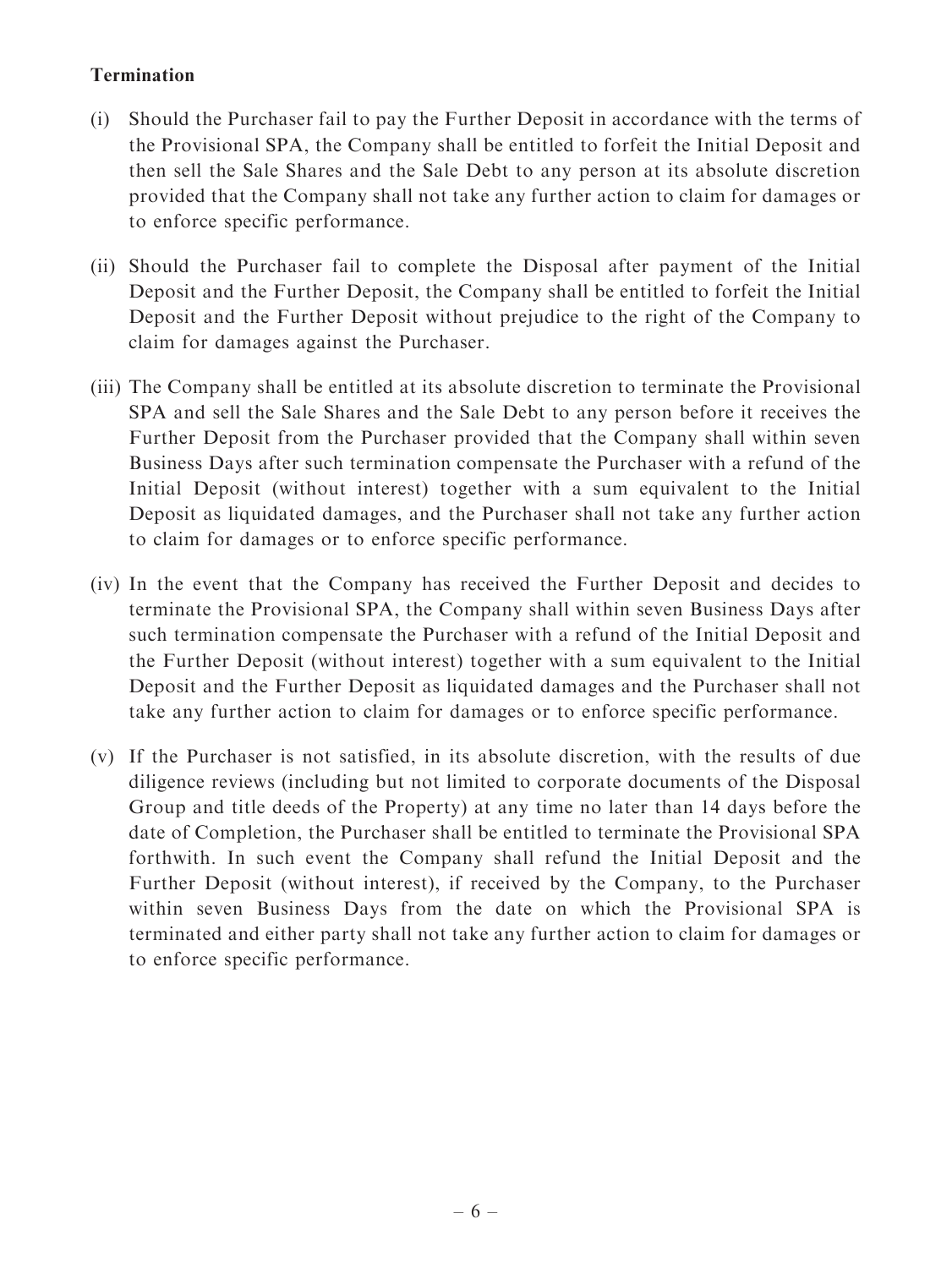#### INFORMATION ON THE DISPOSAL GROUP AND THE PROPERTY

#### The Disposal Group

Cheng Mei and Goal Eagle are both incorporated in the BVI with limited liability and are direct wholly-owned subsidiaries of the Company. Their principal assets are their investment holding in Smart Edge. Smart Edge is incorporated in Hong Kong with limited liability and is held as to 60% by Cheng Mei and as to 40% by Goal Eagle. The principal asset of Smart Edge is the Property.

#### The Property

The Property, namely Goldin Financial Global Centre, is a premium grade-A office building located in the CBD2, Kowloon East. It provides a gross total area of approximately 800,000 sq. ft. of premium office space and approximately 100,000 sq. ft. of fine dining area, of which approximately 104,000 sq. ft. has been occupied by the Group and its affiliates as office space and approximately 83,000 sq. ft. has been used by the Group for operation of restaurants respectively. As at 30 June 2020, the total occupancy rate of the Property was approximately 77%. It is the intention of the Remaining Group and the Purchaser to renew the leases for the office space and dining area currently occupied by the Group and its affiliates for a term of three years after Completion.

#### Financial information

Set out below are the unaudited combined financial information of the Disposal Group for the two years ended 30 June 2019 and 2020:

|                                | For the year ended 30 June |               |
|--------------------------------|----------------------------|---------------|
|                                | 2019                       | <b>2020</b>   |
|                                | (Unaudited)                | (Unaudited)   |
|                                | Approximately              | Approximately |
|                                | HK\$' million              | HK\$' million |
| Revenue                        | 227                        | 274           |
| Profit/ (loss) before taxation | 426                        | (2,738)       |
| Profit/(loss) after taxation   | 426                        | (2,738)       |

The unaudited combined loss of the Disposal Group for the year ended 30 June 2020 was mainly attributable to the fair value loss on the Property and the finance costs incurred during the year. For the year ended 30 June 2019, the impact of the finance costs had been entirely offset by the fair value gain on the Property.

As at 30 June 2020, the unaudited combined net asset value of the Disposal Group amounted to approximately HK\$7.96 billion, comprising the carrying value of (a) the Property of approximately HK\$16.30 billion; (b) the net amount due from the Remaining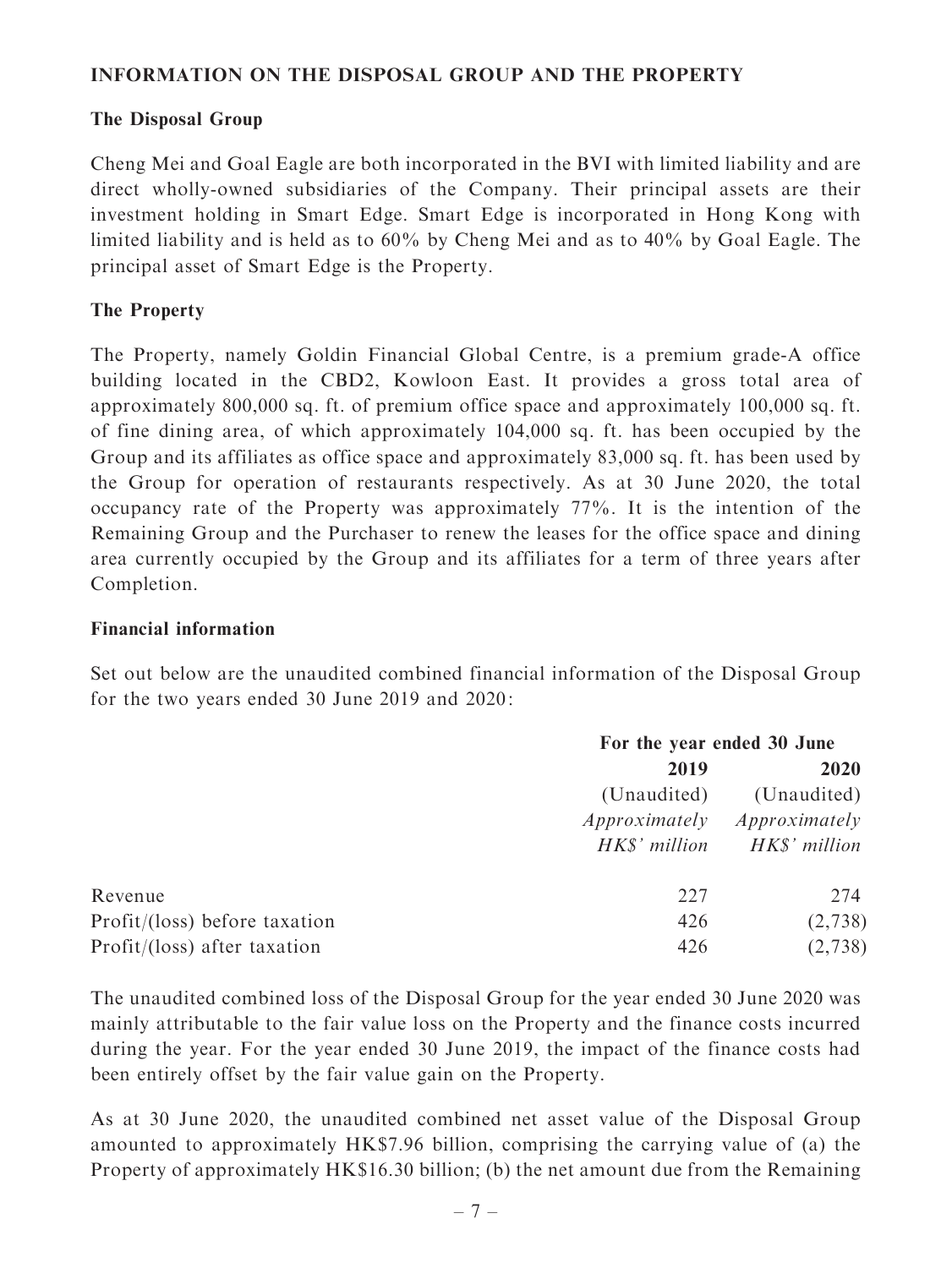Group of approximately HK\$2.30 billion; (c) the outstanding bank borrowings (comprising the Notes and the Loan as defined below) in the aggregate principal amount of approximately HK\$10.18 billion and accrued interests thereon of approximately HK\$0.38 billion; and (d) other net liabilities of approximately HK\$0.08 billion. It is expected that the Disposal Group will not have material assets and liabilities other than the Property and the Sale Debt (if any) immediately before Completion.

## Litigations

On 13 July 2020, in connection with the indebtedness owed by Smart Edge in relation to certain floating rate senior secured notes in the principal amount of HK\$6,800 million issued by Smart Edge on 9 April 2019 (the ''Notes''), Smart Edge received notifications concerning the appointment of Cosimo Borrelli (''Mr. Borrelli'') and Ma Siu Ming Simon (''Mr. Simon Ma'') as joint and several receivers and managers over the security assets provided under the Notes, and the appointment of Mr. Borrelli, Mr. Simon Ma and Chi Lai Man Jocelyn (''Ms. Jocelyn Chi'') as new directors of Smart Edge in place of the existing directors of Smart Edge (the "Lawfully Appointed Directors"). On 14 July 2020, Matsunichi Goldbase Limited, the Lawfully Appointed Directors and the Company commenced legal proceedings in the Court against the appointment of Mr. Borrelli, Mr. Simon Ma and Ms. Jocelyn Chi in their respective capacities as receivers and directors of Smart Edge (correspondingly, the ''Matsunichi Action'', the ''Lawfully Appointed Directors' Action" and the "Company Action"). On 24 July 2020, Smart Edge (at the direction of Mr. Borrelli, Mr. Simon Ma, and Ms. Jocelyn Chi) issued a writ against the Lawfully Appointed Directors which initiated proceedings (the ''HCA Actions'', together with the Lawfully Appointed Directors' Action, the "Smart Edge Applications") seeking certain orders as set out in detail in the announcement of the Company dated 28 July 2020. The Smart Edge Applications are fixed to be heard together on 29 October 2020.

On 14 September 2020, Mr. Borrelli and Mr. Simon Ma took out a further originating summons for orders in respect of their alleged powers as receivers over Smart Edge pending the determination of the Smart Edge Applications on 29 October 2020. On 25 September 2020, the Court held, *inter alia*, that pending determination of the Smart Edge Applications, (i) Mr. Borrelli and Mr. Simon Ma are entitled to exercise rights and powers granted to them under the security documents in respect of the Notes unless and until they are lawfully removed from office by an order of the Court or otherwise; and (ii) Mr. Borrelli, Mr. Simon Ma and Ms. Jocelyn Chi are the only directors of Smart Edge until lawfully removed from office by an order of the Court or otherwise. As at the date of this announcement, no hearing date has been fixed for the Matsunichi Action or the Company Action, respectively.

In connection with the indebtedness owed by Cheng Mei and Goal Eagle in relation to a term loan facility in the principal amounts of approximately HK\$1,494.9 million and US\$243 million obtained by Cheng Mei and Goal Eagle on 29 March 2019 (together, the "Loan"), on 7 October 2020, the Company received a copy of the petition dated 7 August 2020 presented by the security agent of the Loan to the Supreme Court of Bermuda for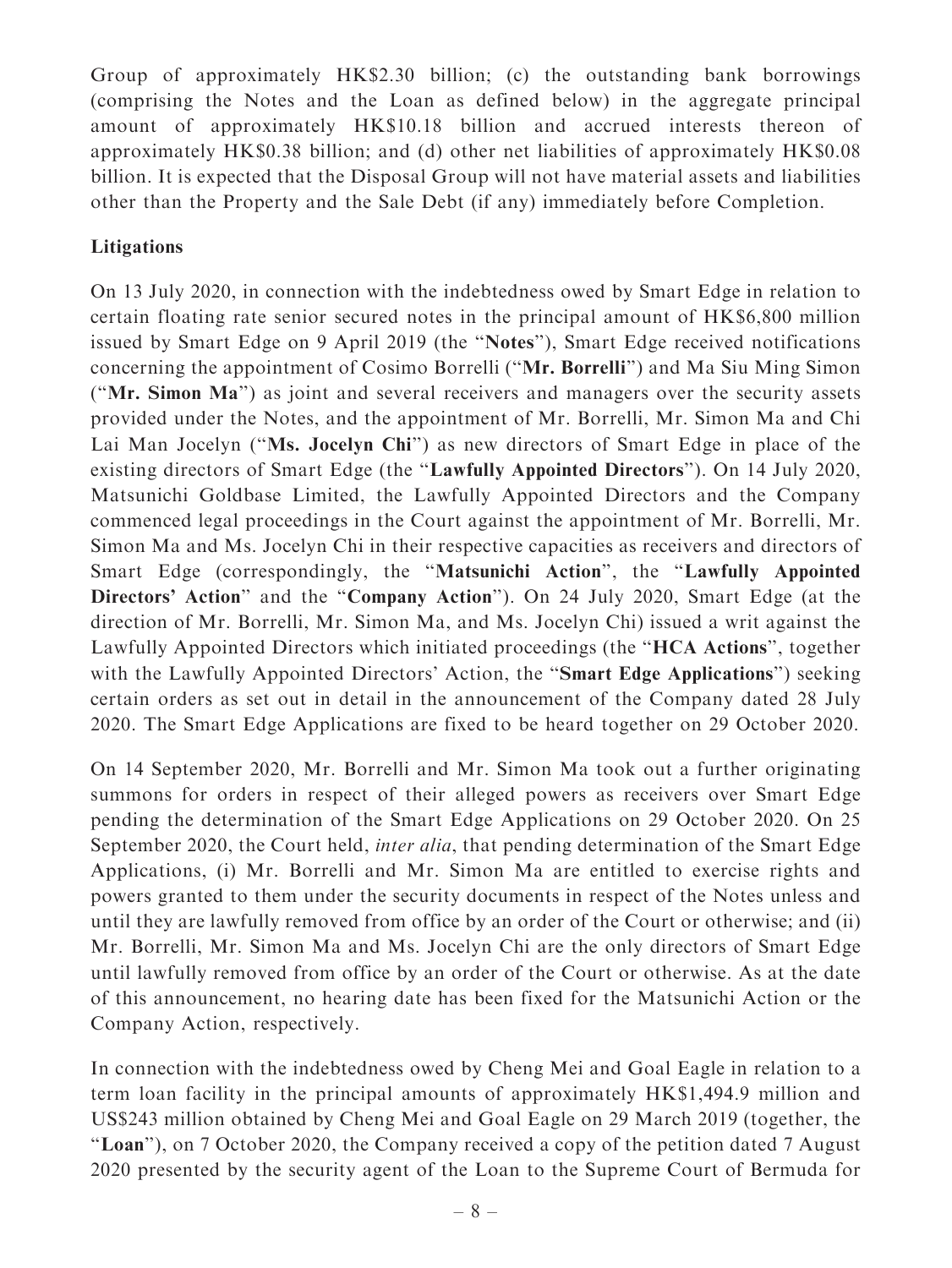purported winding-up of the Company (the ''Petition''). The hearing of the Petition scheduled on 9 October 2020 was subsequently adjourned to 30 October 2020. The Chief Justice of the Supreme Court of Bermuda also ordered, among other things, the parties to file evidence on specific dates before the next hearing. The Company will resist the Petition. On 8 October 2020, Cheng Mei and Goal Eagle also received notifications from the security agent of the Loan that joint receivers have been appointed to Cheng Mei and Goal Eagle over the security assets provided under the Loan. The Company is taking legal advice on the effect of the receivership. Please refer to the announcement of the Company dated 11 October 2020 for details.

In light of the litigations against the Disposal Group and the Petition, the Company, having considered the advices from its legal advisers, will obtain the approvals of the Court (which is a condition precedent to Completion) and the Supreme Court of Bermuda, if necessary, for the Disposal to ensure that the Provisional SPA is legally enforceable. Since the Disposal, if materialised, will generate proceeds sufficient to settle all outstanding indebtedness of the Disposal Group in relation to the aforesaid litigations, the Directors believe that there is adequate ground to obtain the court approvals for the Group to proceed with the Disposal.

Shareholders and potential investors of the Company should note that Completion is subject to the fulfillment or waiver (as the case may be) of the conditions precedent set out in the Provisional SPA and there is uncertainty as to whether the court approvals for the transactions contemplated under the Provisional SPA can be obtained. Accordingly, the Disposal may or may not proceed.

## FINANCIAL EFFECTS OF THE DISPOSAL

Upon Completion, each of Cheng Mei, Goal Eagle and Smart Edge will cease to be a subsidiary of the Company and their results, assets and liabilities will no longer be consolidated into the financial statements of the Group.

It is expected that the Group will record a loss on the Disposal of HK\$2.0 billion, which is calculated based on the difference between (i) the Consideration of HK\$14.30 billion; and (ii) the carrying value of the Property of approximately HK\$16.30 billion as at 30 June 2020, and on the basis that (a) the Disposal Group is not expected to have material assets and liabilities other than the Property and the Sale Debt (if any) immediately before Completion; and (b) the Consideration will be adjusted on a dollar-for-dollar basis for the carrying value of the assets and liabilities of the Disposal Group other than the Property, the Sale Debt and the outstanding bank borrowings. The abovementioned expected loss on the Disposal is for illustrative purpose only and is subject to the financial position of the Disposal Group at Completion and final audit.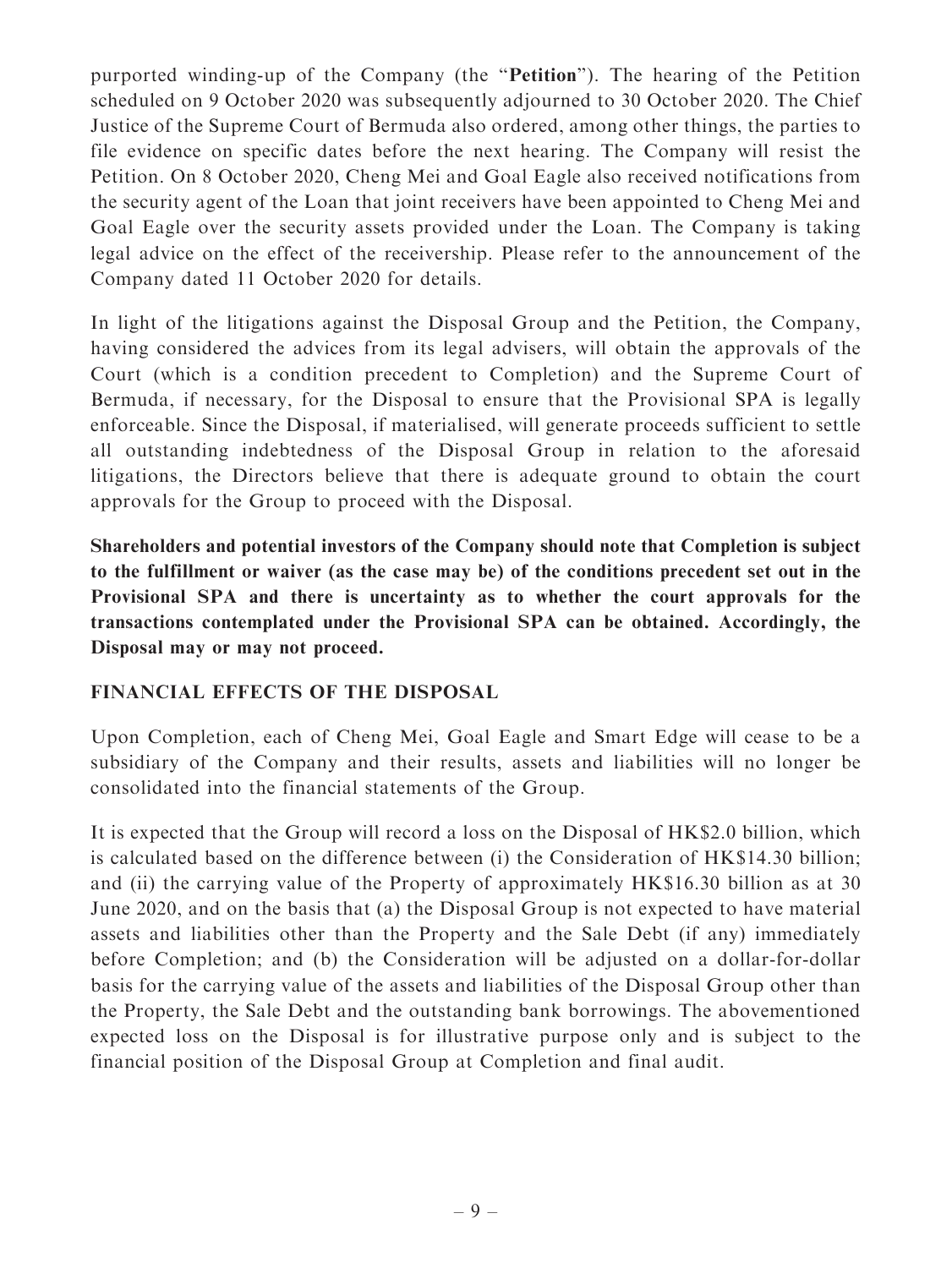#### REASONS FOR THE DISPOSAL

The Company is an investment holding company. The Group is principally engaged in the provision of factoring services, financial investment, winery and wine related business, property development and investment and operation of restaurants.

The Directors consider that the overall business environment in Hong Kong is experiencing increasing challenges, causing uncertainties and pressure to the Group's property development and investment businesses in the near term. The Disposal enables the Group to realise its investment in the Property and bring in fresh capital for the Group to reduce its gearing, thereby strengthening the financial position of the Group. It is estimated that the net proceeds from the Disposal will be approximately HK\$14.3 billion, of which approximately HK\$10.2 billion will be used to repay the indebtedness of the Disposal Group (being the Notes and the Loan) and the balance of approximately HK\$4.1 billion will be used as general working capital of the Group (including the settlement of interest accrued on the indebtedness and professional expenses relating to the Disposal).

The Directors consider that the terms of the Provisional SPA are fair and reasonable and the Disposal is in the interests of the Company and the Shareholders as a whole.

Upon Completion, the Remaining Group will be principally engaged in the provision of factoring services, financial investment, winery and wine related business, property development and investment and operation of restaurant, and it is expected that the indebtedness of the Group will be reduced to around HK\$2 billion which is related to the factoring operation. As disclosed in the announcement of the Company dated 4 September 2020, the Group entered into a term sheet dated 2 September 2020 with an Independent Third Party to dispose of the factoring operation at a cash consideration of approximately HK\$2,050 million. The aforesaid disposal is yet to be completed as at the date of this announcement and is subject to fulfillment of the conditions precedent thereto. The Company also entered into an agreement in 2019 to acquire the entire issued share capital of Solar Time Developments Limited, which indirectly holds a land parcel in Kowloon Bay that will be redeveloped into a Grade-A office building. As at the date of this announcement, all of the conditions precedent to completion of the acquisition have been fulfilled. However, in view of the uncertainties of the market situation, the parties to the transaction have agreed to delay completion. The Group will monitor the market condition and fix a completion date with the vendor. Based on the unaudited annual results announcement issued by the Company on 30 September 2020, the Remaining Group generated revenue of approximately HK\$443 million and HK\$391 million for the two years ended 30 June 2019 and 2020, of which approximately HK\$139 million and HK\$203 million were attributable to the factoring operation, and approximately HK\$304 million and HK\$188 million were attributable to winery and wine related business, operation of restaurant and project management business, respectively.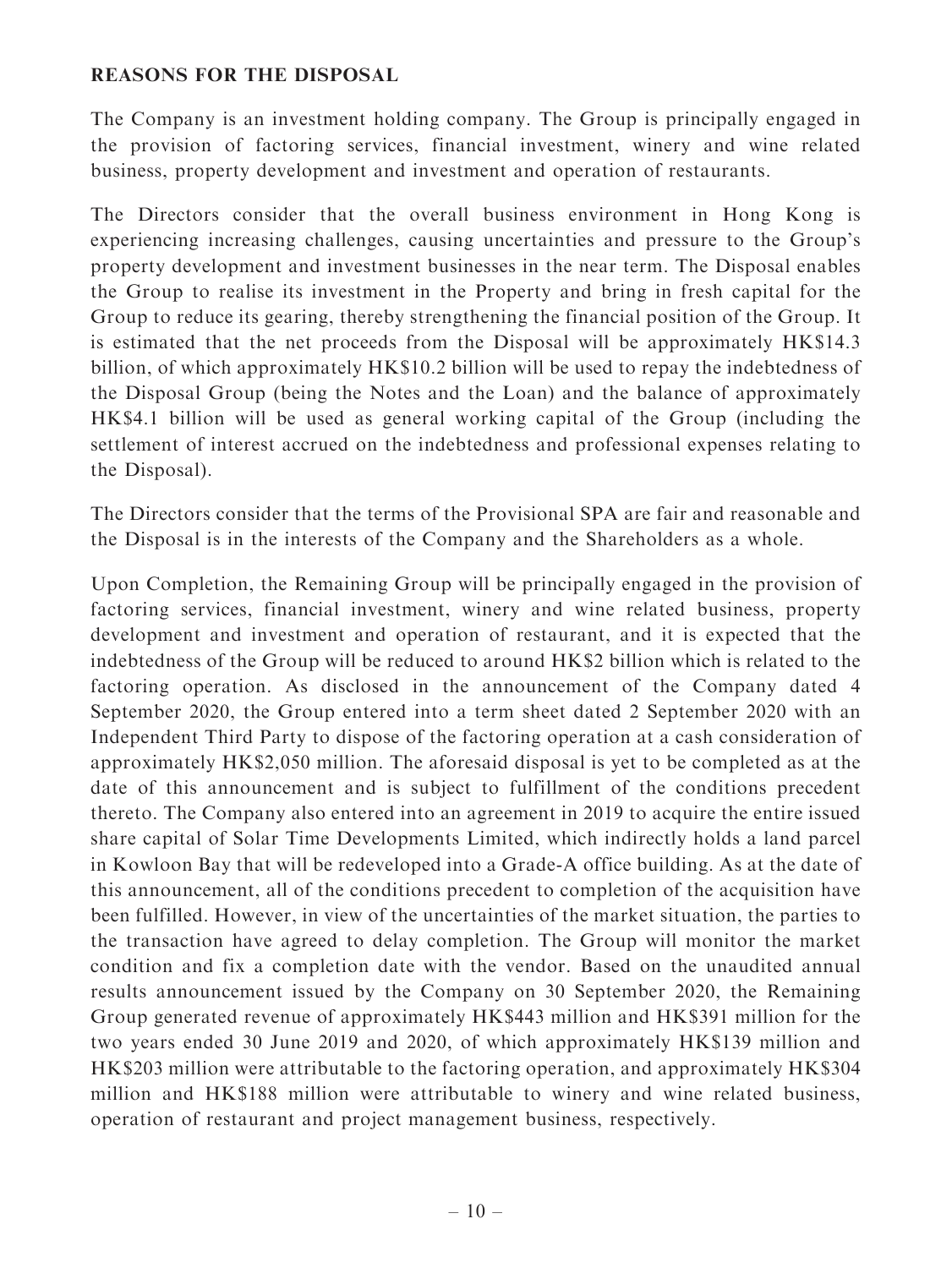## LISTING RULES IMPLICATIONS

As the highest applicable percentage ratio (as defined in Rule 14.07 of the Listing Rules) in respect of the Disposal exceeds 75%, the Disposal constitutes a very substantial disposal of the Company under Chapter 14 of the Listing Rules and is subject to the reporting, announcement, circular and Shareholders' approval requirements.

The SGM will be convened by the Company for the purpose of considering and, if thought fit, approving the Provisional SPA and/or the Formal Agreement and the transactions contemplated thereunder. To the best of the Directors' knowledge, information and belief having made all reasonable enquiries, no Shareholder has a material interest in the Disposal and accordingly no Shareholder is required to abstain from voting on the relevant resolution approving the Provisional SPA and/or the Formal Agreement and the transactions contemplated thereunder.

A circular containing, among other things, (i) details of the Provisional SPA and/or the Formal Agreement; (ii) the financial information of the Disposal Group and the Remaining Group; (iii) the valuation report on the Property; and (iv) a notice convening the SGM, is expected to be despatched to the Shareholders on or before 30 November 2020, which has been determined after taking into account of the estimated time required for the Company to prepare the relevant information for inclusion in the circular.

## RESUMPTION OF TRADING

At the request of the Company, trading in the Shares on the Stock Exchange has been halted with effect from 9:00 a.m. on Tuesday, 29 September 2020 pending the release of the Company's announcement dated 30 September 2020 in relation to an inside information, and has remained halted pending the release of this announcement. Application has been made by the Company to the Stock Exchange for the resumption of trading in the Shares on the Stock Exchange with effect from 9: 00 a.m. on Monday, 19 October 2020.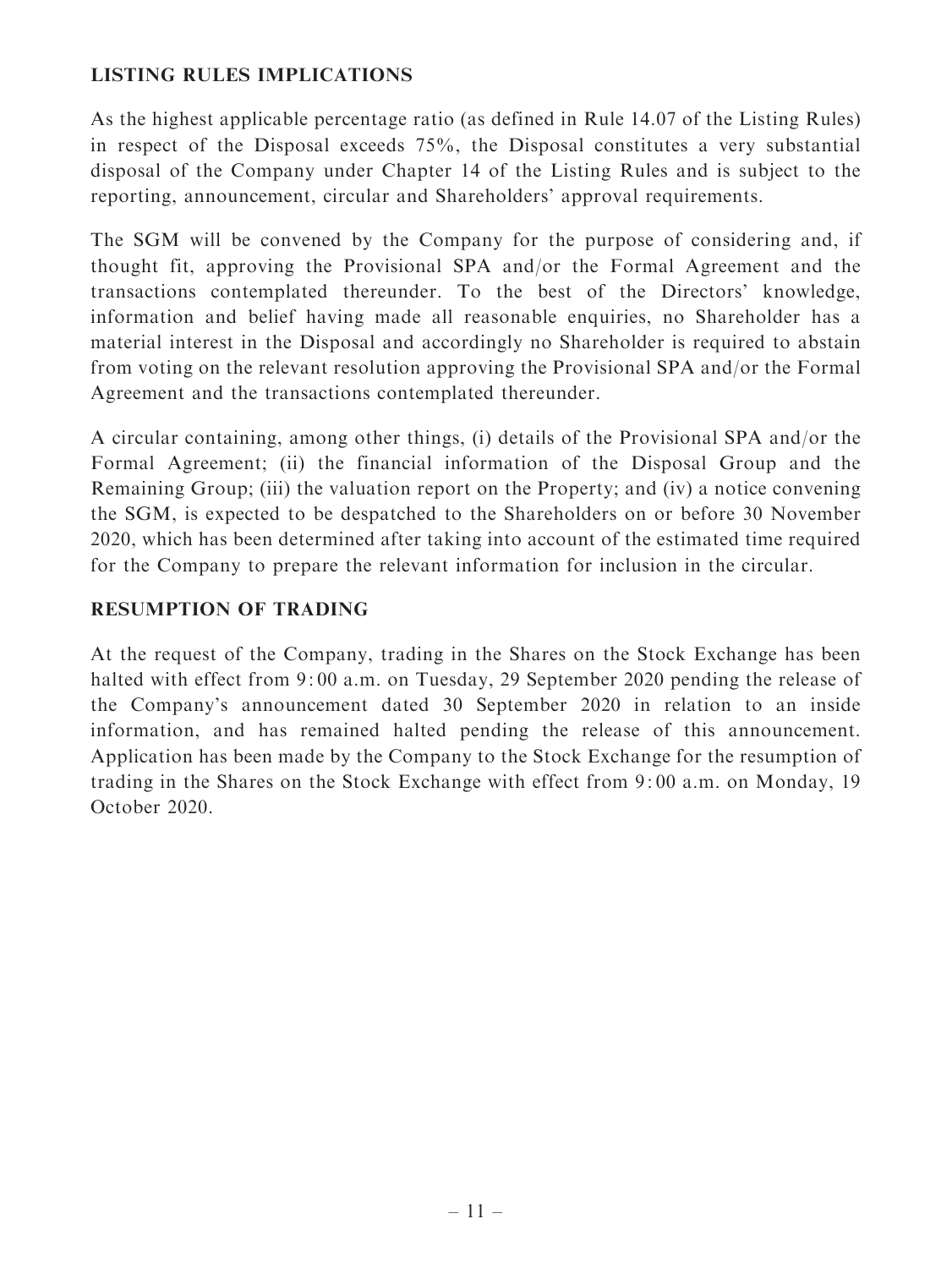## DEFINITIONS

In this announcement, the following expressions shall, unless the context requires otherwise, have the following meanings:

| "Board"            | the board of Directors                                                                                                                                                                                             |
|--------------------|--------------------------------------------------------------------------------------------------------------------------------------------------------------------------------------------------------------------|
| "Business Day(s)"  | a day(s) (excluding Saturday, Sunday or public holiday) on<br>which licensed banks generally are open in Hong Kong for the<br>transaction of general banking business                                              |
| "BVI"              | the British Virgin Islands                                                                                                                                                                                         |
| "Cheng Mei"        | Cheng Mei Holdings Limited, a company incorporated in the<br>BVI with limited liability and a direct wholly-owned subsidiary<br>of the Company before Completion                                                   |
| "Company"          | Goldin Financial Holdings Limited, an exempted company<br>incorporated in Bermuda with limited liability and the issued<br>Shares of which are listed on the Main Board of the Stock<br>Exchange (stock code: 530) |
| "Completion"       | completion of the Disposal pursuant to the terms and conditions<br>of the Provisional SPA or the Formal Agreement                                                                                                  |
| "Consideration"    | the total consideration for the Sale Shares and the Sale Debt<br>under the Provisional SPA or the Formal Agreement                                                                                                 |
| "Court"            | the High Court of Hong Kong                                                                                                                                                                                        |
| "Director(s)"      | director(s) of the Company                                                                                                                                                                                         |
| "Disposal"         | the disposal of the Sale Shares and the assignment of the Sale<br>Debt by the Company to the Purchaser pursuant to the<br>Provisional SPA or the Formal Agreement                                                  |
| "Disposal Group"   | Cheng Mei, Goal Eagle and Smart Edge                                                                                                                                                                               |
| "Formal Agreement" | the formal agreement to be entered into between the Company<br>and the Purchaser in relation to the Disposal                                                                                                       |
| "Goal Eagle"       | Goal Eagle Limited, a company incorporated in the BVI with<br>limited liability and a direct wholly-owned subsidiary of the<br>Company before Completion                                                           |
| "Group"            | the Company and its subsidiaries                                                                                                                                                                                   |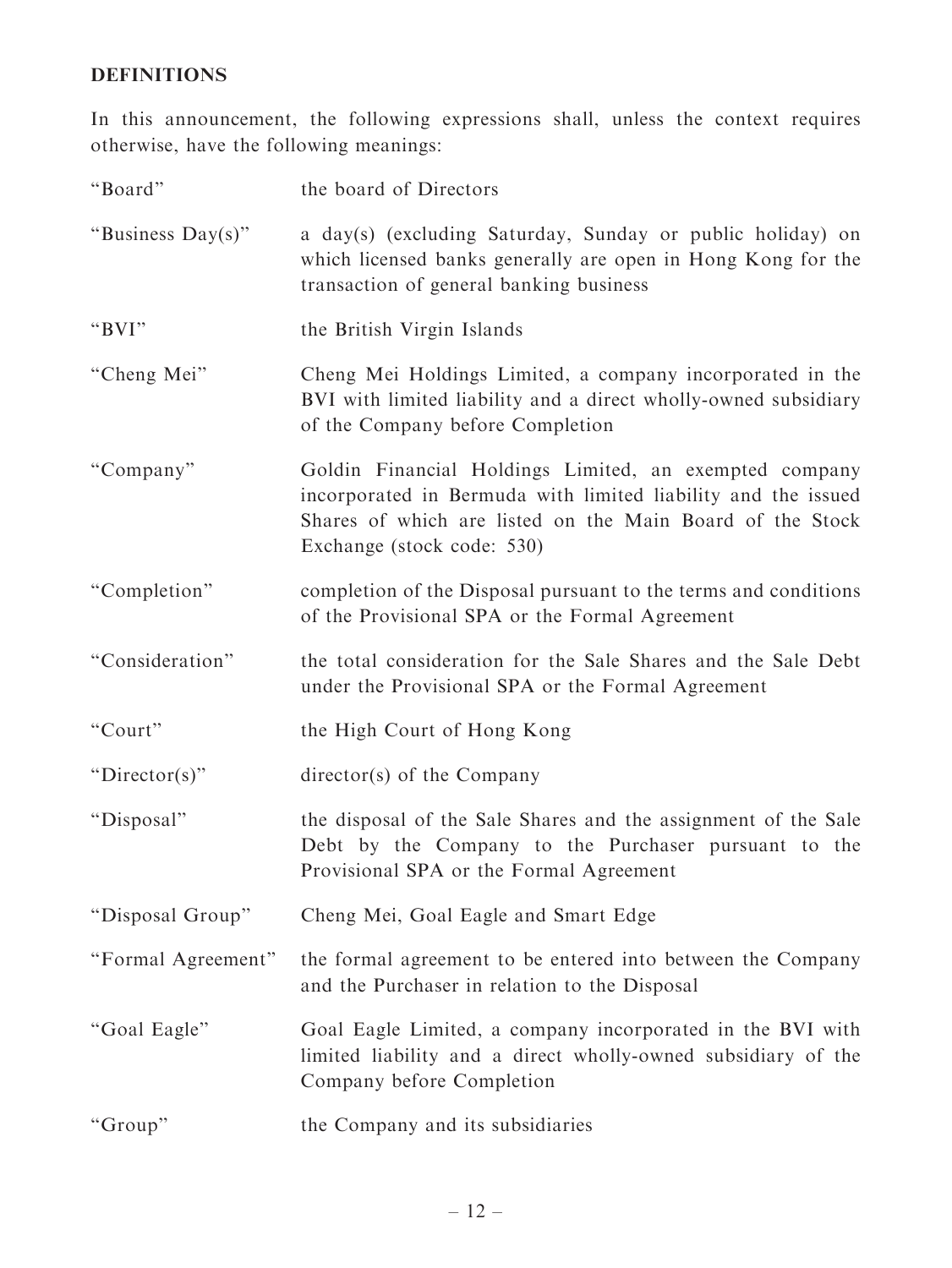| "Hong Kong"                    | the Hong Kong Special Administrative Region of the People's<br>Republic of China                                                                                                                                                                 |
|--------------------------------|--------------------------------------------------------------------------------------------------------------------------------------------------------------------------------------------------------------------------------------------------|
| "Independent Third<br>Parties" | third parties independent of the Company and its connected<br>persons (as defined in the Listing Rules)                                                                                                                                          |
| "Listing Rules"                | Rules Governing the Listing of Securities on the Stock Exchange                                                                                                                                                                                  |
| "Property"                     | Goldin Financial Global Centre, a premium grade-A office<br>building located in the CBD2, Kowloon East                                                                                                                                           |
| "Provisional SPA"              | the provisional agreement for sale and purchase dated 29<br>September 2020 entered into between the Company and the<br>Purchaser in relation to the Disposal (as amended by a deed of<br>amendment and a side letter both dated 14 October 2020) |
| "Purchaser"                    | Hundred Gain International Holding Limited, a company<br>incorporated in the BVI with limited liability                                                                                                                                          |
| "Remaining Group"              | the Group immediately after Completion                                                                                                                                                                                                           |
| "Sale Debt"                    | the right to all debts owing by Cheng Mei and Goal Eagle to the<br>Company and its associates (if any) immediately before<br>Completion                                                                                                          |
| "Sale Shares"                  | the entire issued share capital of each of Cheng Mei and Goal<br>Eagle                                                                                                                                                                           |
| "SGM"                          | the special general meeting of the Company to be convened and<br>held to consider and, if thought fit, approve the Provisional SPA<br>and/or<br>the<br>Formal<br>Agreement<br>and<br>the<br>transactions<br>contemplated thereunder              |
| "Share(s)"                     | ordinary share(s) of HK\$0.10 each in the share capital of the<br>Company                                                                                                                                                                        |
| "Shareholder(s)"               | the holder(s) of the Share(s)                                                                                                                                                                                                                    |
| "Smart Edge"                   | Smart Edge Limited, a company incorporated in Hong Kong<br>with limited liability, an indirect wholly-owned subsidiary of the<br>Company before Completion and the owner of the Property                                                         |
| "Stock Exchange"               | The Stock Exchange of Hong Kong Limited                                                                                                                                                                                                          |
| "HK\$"                         | Hong Kong dollars, the lawful currency of Hong Kong                                                                                                                                                                                              |